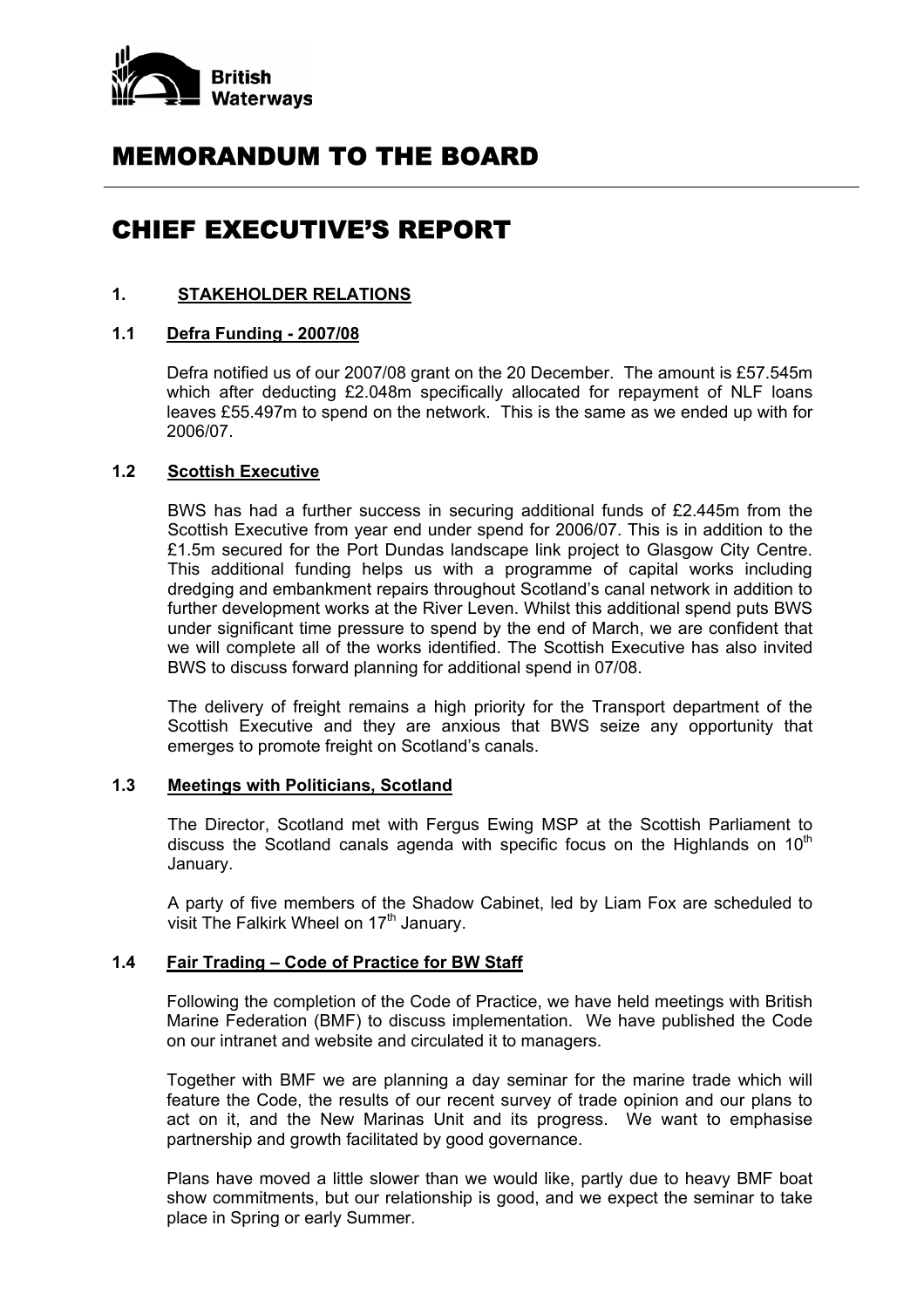## **1.5 Welsh Language Scheme**

 As a public corporation, British Waterways needs to comply with the Welsh Language Act 1993, which states that all public bodies are required to implement a Welsh Language Scheme. Furthermore, that in the conduct of public business in Wales, the Welsh and English languages will be treated equally.

We have prepared a Welsh Language Scheme. The scheme sets out the service that British Waterways will provide to the "public in Wales" with regard to Welsh language provision. This scheme applies to the areas of work that British Waterways has responsibility for in Wales.

Public consultation on the Scheme will commence on 8 January 2007 for six weeks. It will be publicised on www.britishwaterways.co.uk and the Welsh Language Board website. After the six week period, there will be four weeks for us to agree any changes, in which time an Action Plan will be drawn up for us to implement the Scheme. Implementation is expected to be from 1 April 2007.

Total costs of some £30k pa in translation and web services have been included in the budgets of the two waterways concerned – Wales & Border Counties and Central Shires.

#### **1.6 Gloucester & Sharpness Canal – Change to Winter operations**

The decision on winter operations on the G&S and River Severn referred to in my last report was published, as scheduled, on 1 December. Opposition to user operation is mounting from the various Parish Councils along the canal and they are seeking to use the County Council to force a change. A visit to the Kennet & Avon Canal is being arranged for a number of parish councillors to see the user operated bridges there. David Drew, Labour MP for Stroud, will also join in with this visit.

#### **2. MARKETING & CUSTOMER SERVICE**

#### **2.1 Complaints Quarter 3 2006/07 – Volume at Levels 1 and 2**



**Number of Complaints per Quarter**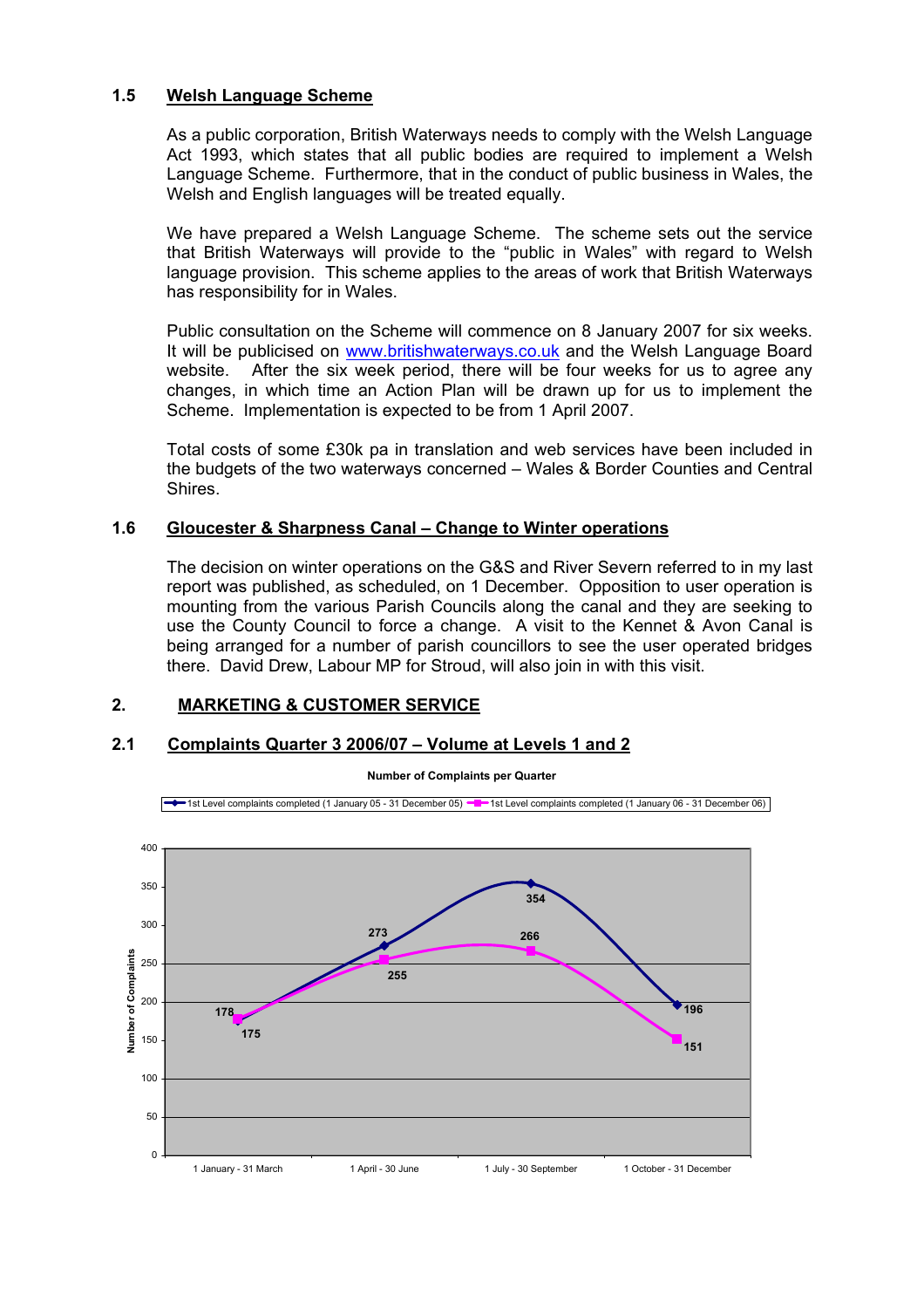**Number of 2nd Level Complaints per Quarter**



 Complaint volume for the calendar year 2006 (850) is down by 15% compared with 2005 (1001). Level 2 complaints for 2006 (88) are also down although by only 8% compared with 2005 (96).

 The number of complaints during Q3 has followed the seasonal trend (though with fewer complaints in Q3 2006)

 Although the overall volume of complaints is similar year on year, the number of complaints moved to the Second Level has increased slightly this last quarter. In Q3, 11.9% of complaints were moved to Level 2 compared to 13.3% in the same period in 2005.

 The table below compares the number of complaints completed by month during the third quarter of 2006/07 compared with the same quarter in 2005/06. The total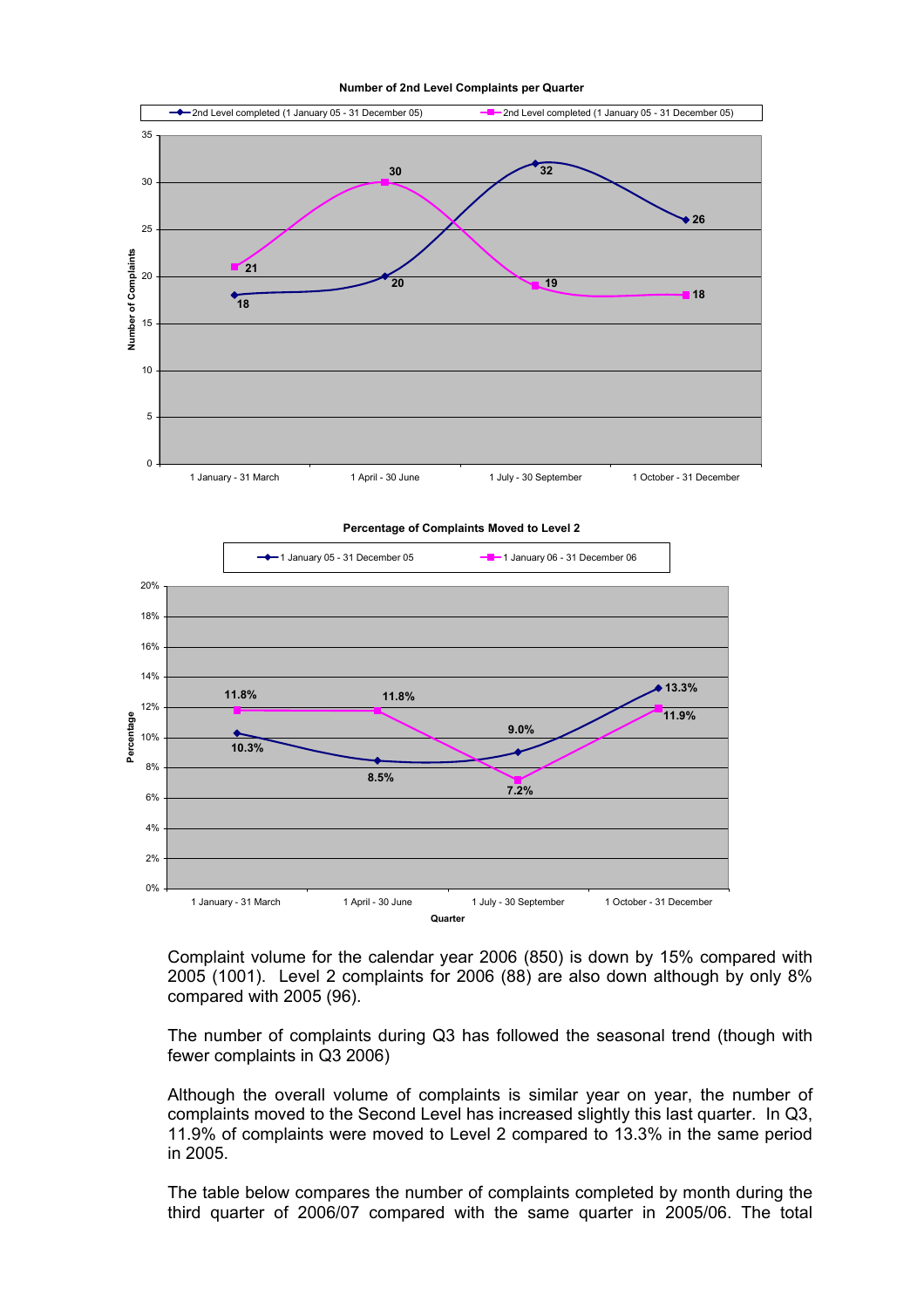volume of complaints completed is lower in all three months when compared to the previous year. Overall there has been a 23% reduction in complaints completed over the quarter.

|               | 2005/06 | 2006/07 | % change 05/06 |
|---------------|---------|---------|----------------|
| October       | 75      | 64      | $-14.7%$       |
| November      | 69      | 50      | $-27.5%$       |
| December      | 52      | 37      | $-28.8%$       |
| <b>Totals</b> | 196     | 151     | $-23%$         |

 The average number of days taken to respond fully to a complaint in Q3 was 9.4 working days. The percentage of complaints responded to within 20 working days remains unchanged at 98%, up from 97.3% in quarter 1 and 95.2% average for the last financial year.

 From January 2007 we are moving to our new standard to complete all complaints in 15 working days. Our score for this target had it been in place for Q3 was 73% with a score of 68% for the calendar year. We thus face a challenge (as we originally did with the old 20 day target) to improve our performance.

#### **2.2 Waterways Ombudsman cases - 2005/06**

|                                                                                                                     | 2005/06 |      | 2006/07    |                |                |
|---------------------------------------------------------------------------------------------------------------------|---------|------|------------|----------------|----------------|
|                                                                                                                     | Q3      | Q4   | Q1         | Q <sub>2</sub> | Q <sub>3</sub> |
| Number of cases accepted by<br>Ombudsman                                                                            | 5       | 9    | 6          | 4              | 5              |
| Number of cases completed                                                                                           | 8       | 10   | 5          | 10             | 4              |
| Number of completed cases with<br>maladministration found. Includes $(1)$ =<br>partial finding of maladministration | 6(6)    | 5(3) | 2(1)       | 7(7)           | 3(1)           |
| Complaints accepted as % of BW level<br>2 complaints                                                                | 19%     | 43%  | <b>20%</b> | 21%            | 28%            |

#### **2.3 Media Relations**

 In November the Sunday Telegraph wrote very positively about BW's role in waterside regeneration including the financial and social benefits resulting from our regeneration activity. The article featured ISIS, including its schemes in Manchester and Leeds.

 Broad media coverage of the Defra grant cuts has continued to be generated by third parties contacting a range of media outlets. We have treated approaches reactively. To ensure 'alignment' between Defra communications team and our own a meeting was held which produced useful results for both parties.

 A peak of media activity was experienced during the final weekend of November when waterways groups staged UK-wide 'waterway blockades' of both BW and EA navigations. Extensive broadcast coverage ensued, notably features on Radio Four News and the PM Programme, Radio 5 Live (including an interview with the waterways minister), BBC One 10 O'Clock News, BBC Breakfast News and news summaries on other national BBC stations. Along with interviews with protestors and waterways' group representatives, MPs also made comments while UNISON issued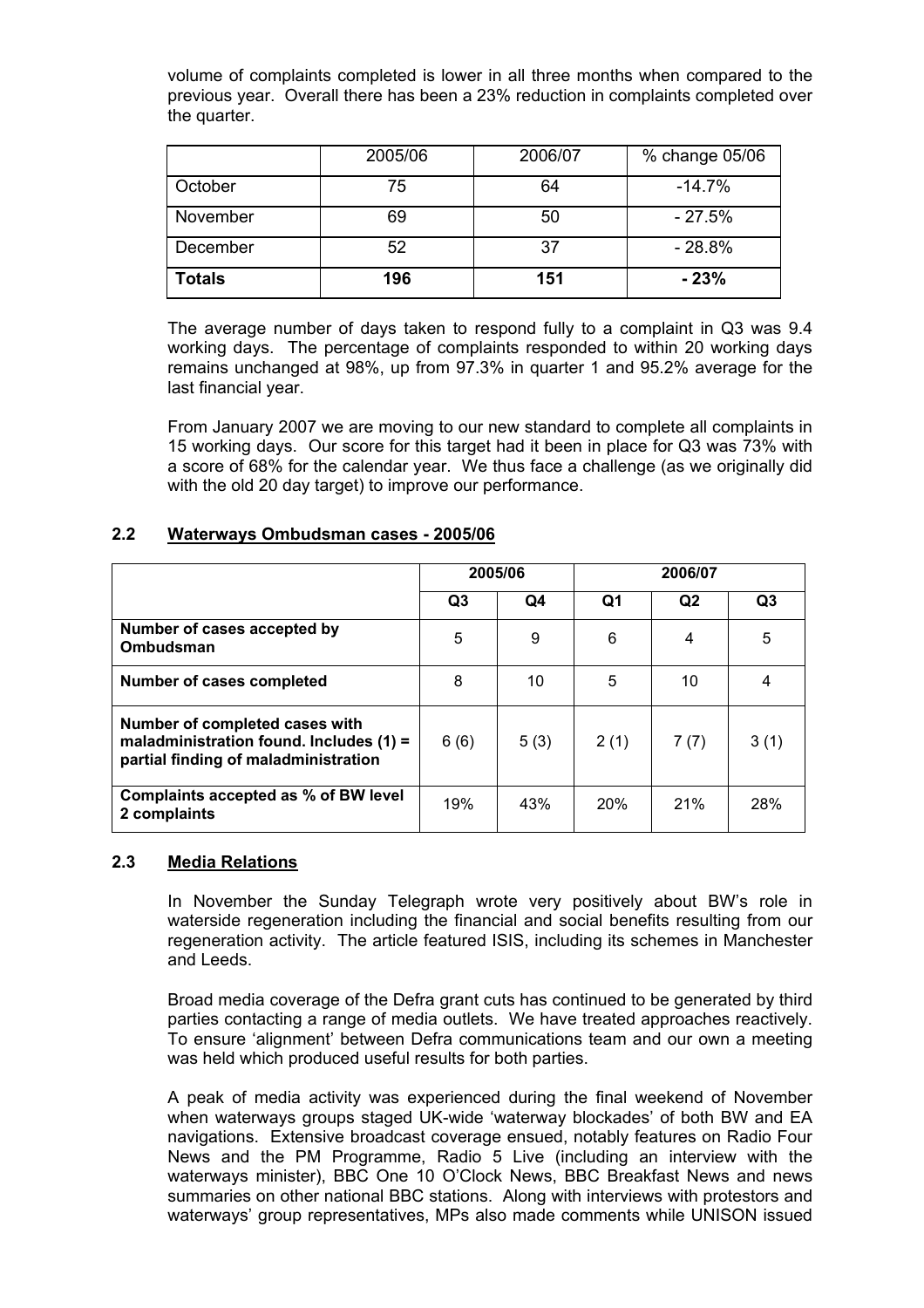a news release deploring the funding cuts and the impact on BW employees. We refused to participate in any of these broadcasts to avoid any conflict with Defra.

 The results of BW's annual Wildlife Survey, in conjunction with waterscape.com, generated excellent national and extensive regional media coverage. Highlighting the plight of the water vole, we worked with the Environment Agency to secure coverage on BBC One 1pm news, Radio Four's 'PM Programme' and Radio Five Live!'s breakfast programme. National broadcast coverage was supplemented by nine regional BBC broadcasts, along with a feature in *The Times* and numerous regional daily newspapers. Along with generating positive media coverage for BW's environmental work, the findings of the survey are also used for aiding future engineering maintenance programmes.

#### **2.4 Political activity**

 Like media relations, political activity has been dominated by the government funding cuts. We continue to respond reactively to parliamentarians' requests for information about waterways in their constituencies.

 The Early Day Motion tabled by the MP for Staffordshire Moorlands, Charlotte Atkins, calling on Government to restore BW's funding to pre 2006/07 levels, was re-tabled once Parliament began sitting in the current session. To date it has the most signatures of any current EDM tabled, and is supplemented by a number of other EDMs relating to waterways and funding cuts.

 An Adjournment Debate was secured by Sir Peter Soulsby, MP for Leicester South, and was very well attended when it took place at the start of December. Twenty five cross party MP's spoke about a wide range of issues in the 90 minute debate. Ben Bradshaw, the Environment Minister, responded on behalf of Barry Gardiner who was unable to attend the debate.

 Terms of Reference for an Environment, Food & Rural Affairs Select Committee Inquiry in to various aspects of British Waterways, its work and its funding systems have now been published. The Committee is expected to sit in early February. We are currently preparing our written evidence. We also expect to be asked to give oral evidence.

#### **2.5 Customer Service Transformation**

#### **B2B relationships**

 Our first ever B2B trade survey results chart a positive attitude to future trading prospects of waterside businesses and the beneficial effect waterside locations can have for businesses. However, they paint a picture of poor performance by BW in managing its B2B relationships. The results are a clear call for action and business wide improvement. The current restructure was specifically designed to deal with some of these issues giving, as it does, clearer B2B relationship accountability.

 Both directors and general managers have considered and discussed the results and I have written to those 825 businesses that participated in the research.

 We have an action plan that includes an account management development programme and specific B2B components in all future customer service transformation activities.

B2B principles form a fundamental part of the marketing and business strategy.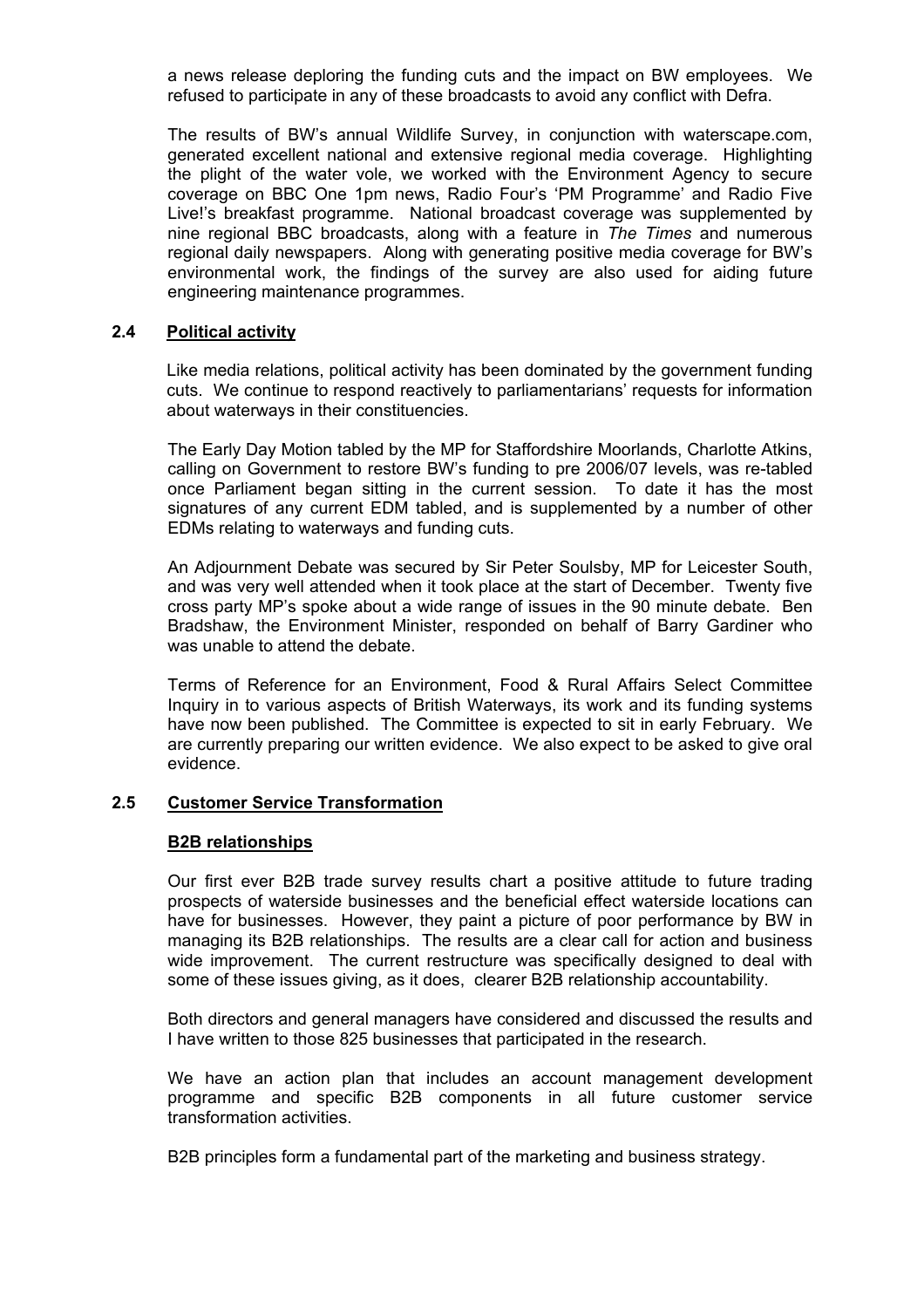# **2.6 Advertising Business**

 BW currently generates £300k rental income per annum from large format advertising hoardings on its property. These are largely in urban areas at intersections of waterways and major roads. While this advertising business has not previously been seen as a priority it is one with considerable upside potential that does not require capital investment by BW. It represents a way or monetising the large volumes of activity on and around the waterways.

 Following an extensive procurement, negotiation and legal process the single firm SI Media Ltd has been appointed BW's preferred advertising contractor to take on and improve existing sites as their leases expire, and to develop new opportunities. SI Media commenced work during December 2006.

# **2.7 Waterscape.com 2006 round-up**

 On 1 April 2006 Waterscape.com ceased to be a separate subsidiary and was brought in-house as part of BW's generic marketing.

## 2.7.1 **Increased site visits**

 A better targeted marketing campaign in 2006 has resulted in site traffic increasing by 22% compared with 2005.



## 2.7.2 **Top ten visited pages**

 The top pages visited were more aligned to our core offerings. However, much of the site traffic comes from the 'long tail' – the thousands of more specific pages that get less than five hits.

| 2006                | 2005                |
|---------------------|---------------------|
| Waterscape homepage | Waterscape homepage |
| boating             | index.html          |
| cycling             | boating             |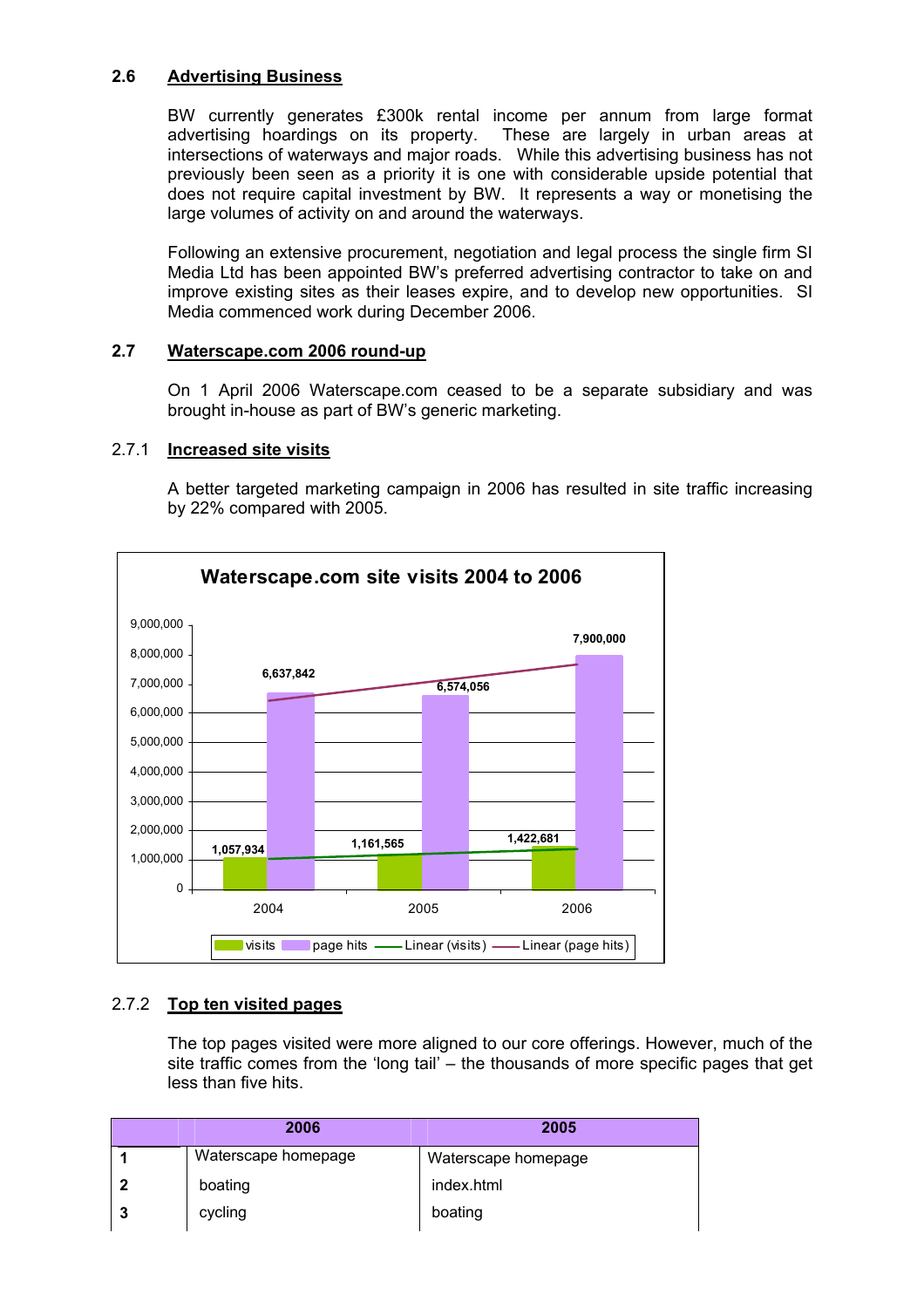| 4  | boating holidays         | cottages                              |  |  |
|----|--------------------------|---------------------------------------|--|--|
| 5  | boating stoppages        | holidays: boating holiday search.html |  |  |
| 6  | boating guides           | Wales                                 |  |  |
|    | fishing                  | boating stoppages                     |  |  |
| 8  | walking                  | waterways guide                       |  |  |
| 9  | boating hiring           | cycling                               |  |  |
| 10 | boating useful downloads | holidays: boating holiday search      |  |  |

## 2.7.3 **Further reductions in cost**

 Budgets, employee numbers, and spend on marketing were all cut back at the start of 2006 for a move in-house. Over the year Waterscape.com has managed a further 20% reduction in employee numbers, and a projected overall reduction in costs of 25% compared with budget.

## 2.7.4 **Customer research**

 3.5% of the UK population used Waterscape.com to find out information on Britain's waterways

*(Source: IWVS survey April-June)* 

 8% of towpath visitors to priority sites had visited Waterscape.com, with 87% of them rating it as ok, good or excellent.

*(Source: Priority site survey 2006)* 

 36% of hire boaters had visited the site before booking their holiday and 93% rated it as ok, good or excellent.

*(Source: Hire Boat survey 2006)* 

## 2.7.5 **Development in 2007**

 By mid 2007 the site will be upgraded to reflect BW's new marketing strategy, customer feedback and web 2.0.

## **3. RISK ISSUES**

#### **3.1 Closure of Kennet & Avon Canal**

 The weir at Sheffield Mill on the eastern K&A has collapsed, closing the navigation. This weir is on private land 25m away from the canal. The landowner is taking the position that it does not affect his operations so he is not going to repair it. We have researched the legal position and have established that the land with the weir was sold in 1834 with the maintenance obligations remaining with the canal company. We, therefore, appear liable for the repair. Costs have been estimated by Morrisons at £250k - £300k plus £100k risk. This project is not funded at present. The weir has never been on our asset list nor has it been inspected. The EA also have an interest given the water flows over the weir into the main river channel. It is unlikely that we could simply dam this small arm off.

# **3.2 Peak Forest Canal, Lock 15**

 Significant voiding was discovered beneath the lock top area of Lock 15 on the Peak Forest Canal in December. An emergency scheme is currently being designed to grout and excavate the material behind the lock wall and stabilise the lock wall.

## **4. STRATEGIC PEOPLE ISSUES**

**4.1 Honours & Awards**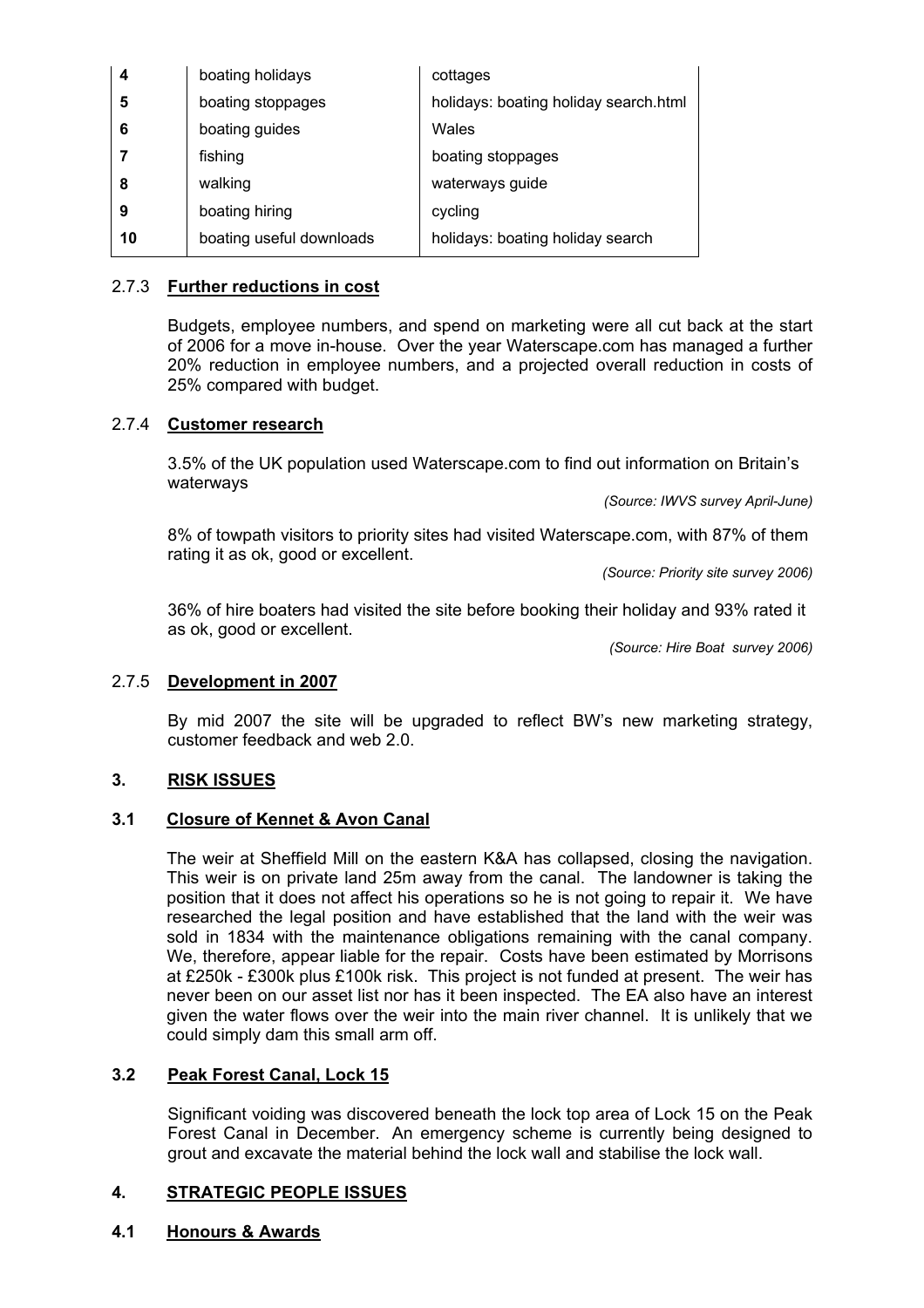Barry Whitelock, a Customer Operations Assistant on the Leeds & Liverpool Canal, received an MBE in the New Year Honours for services to the waterways in the North of England.

# **5. LEISURE**

#### **5.1 Christmas at The Falkirk Wheel**

 To address the previous low level of visitors to the Wheel at this time of year, a Christmas event was staged from December  $1<sup>st</sup>$  to December  $24<sup>th</sup>$ . The event included a festive boat trip and a toy exhibition. This was augmented by a funfair and a Christmas market. It is anticipated that this will grow into an annual event. The event achieved a national profile in advertising and promotion with support from VisitScotland, including TV coverage. Whilst a marginal loss was made this year, it is anticipated that year two to five will be profitable.

#### **6. RESTORATION/REGENERATION**

#### **6.1 Olympics Update**

A presentation will be given at the meeting.

#### **6.2 Grantham Canal**

The Inland Waterways 2007 National Trailboat Festival "Grantham on Water" has secured £10k towards the cost of running the event from the Lottery "Awards for All" programme. The Festival will take place between 26 and 28 May.

#### **6.3 Caldon Canal**

We have the prospect of a £500k grant from English Partnerships to complete an area of towpath improvements in the City Waterside regeneration area. This will fund washwall repairs as well as a high quality towpath surface which meets our own objectives of utilising third party funding to improve our assets. EP has confirmed an initial £10k work-up grant. Final funding has to be confirmed during January with the majority of the expenditure during the 2007/8 financial year.

# **7. PROPERTY**

## **7.1 Millgate Newark – Planning Appeal**

British Waterways and Redrow Homes (Midlands) Limited are to lodge an appeal against the refusal by Newark & Sherwood District Council of the planning application for the redevelopment of land at Millgate in Newark for 69 new build residential dwellings and amenity space, including associated landscaping, parking and access. This appeal is being submitted in tandem with appeals against the refusal of Listed Building Consent and Conservation Area Consent.

## **7.2 Willow Grange Relocation**

 We have not found any canalside accommodation that meets our requirements. We are now proposing to take a short (3-5 year) lease of offices within Watford. This will enable us to benefit from reduced costs of running Willow Grange and earlier receipt of capital payment. No premises have yet been identified but we do not consider this will be a problem.

## **7.3 Witan Gate House**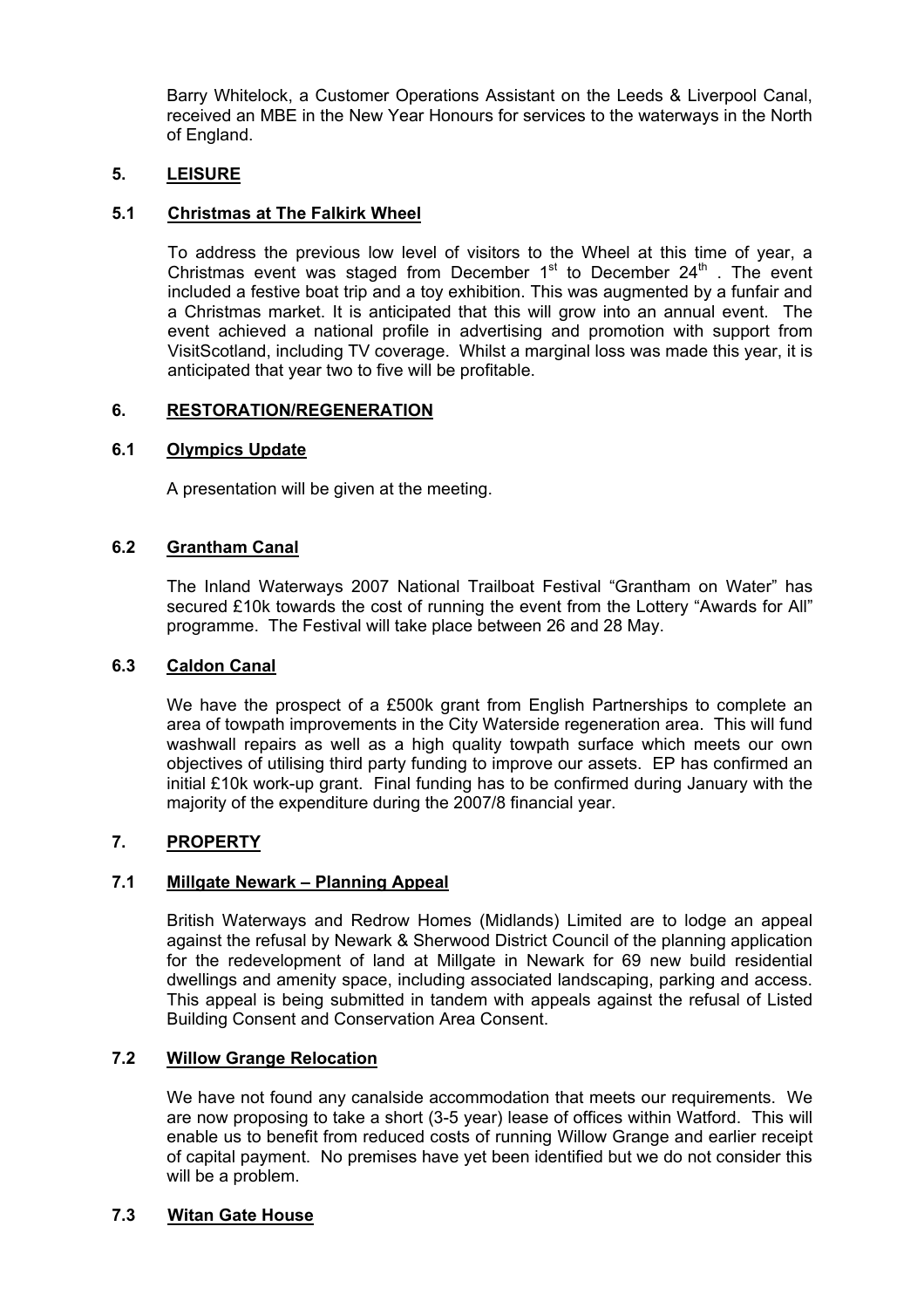Notice has been served to BP with regard to terminating the lease of the regional office at Witan Gate House. We will be looking at other local office possibilities to take us forward from 1 June 2006.

# **8. CORE WATERWAY**

## **8.1 Major Works**

 We planned to undertake work on 249 major works projects at £30m in 2006/7. Our plans were affected by the announced grant cuts and the need to make immediate savings of £5m. Following review and risk assessment, 23 projects were deferred or significantly reduced in scope to make these savings. A further 62 projects were deferred or cancelled during the year to balance 91 arising reactive projects.

 Our major works have been helped by a mild Winter period and are progressing satisfactorily. Of 255 active projects in 2006/7, 55 (22%) are already complete with a further 200 (78%) in progress. Expenditure to date is £15m with a forecast out-turn of £24m. Unless our programme is affected by a requirement for significant emergency work before year end, we are confident that we will meet our targets.

# **8.2 Brent Feeder near Woodheyes Road**

 Members of the public are dumping trolleys from the bridge into the feeder, to provide an unofficial crossing, causing flooding of the adjacent allotments. Consultation with Brent Council is underway and they have provided funding of £63k towards construction of a permanent bridge and approach works. Because of planning permission the estimated time for works are 6-8 months. To alleviate the immediate problem, it has been proposed by Brent Council that a temporary scaffold bridge may be erected.

## **8.3 Docklands – Concrete Batching Plant**

 The planning application for the mooring and operation of the concrete batching plant in Docklands should be concluded by Spring. Tower Hamlets Council has agreed with BWL that the vessel can come into Docklands for re-fit prior to formal operating consent being granted. The vessel will be moored on west side of Cable & Wireless site and will provide concrete to local developments. Aggregates etc. will be delivered by barge generating revenue for BW.

## **8.4 Project Approvals**

I have approved the following operational projects:

- **North Staffordshire Canals and Connecting Routeways** (increase in funding from £5.4m to £5,752,000 with additional costs met fully by third parties. The increase in funding is for a visitor centre at Stoke to be run by the local authority. BW's contribution remains unchanged at £344,000).
- **Staffordshire & Worcestershire Canal Improvement Works (£867k).** Major Programme of Works on a 39km section of the canal in Wolverhampton and South Staffordshire.
- **Kellingley Mining Subsidence, Yorkshire Phase 6 (£926k).** Works are agreed with and largely funded by UK Coal.